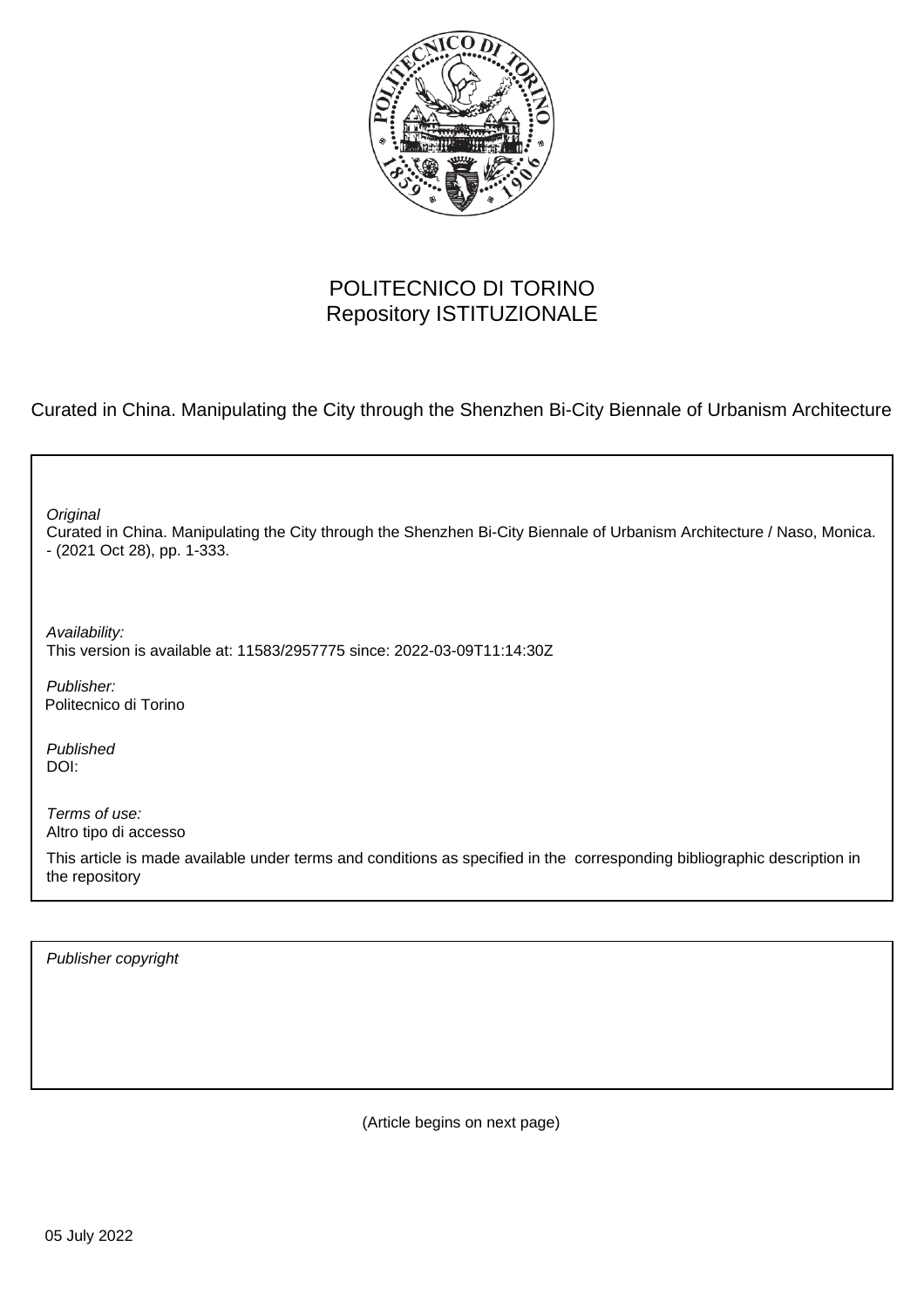Doctoral Dissertation Doctoral Program in Architecture. History and Project (33rd Cycle)

# **Curated in China**

### **Manipulating he city through the Shenzhen Bi-City Biennale of Urbanism\Architecture**

**Monica Naso**

\* \* \* \* \* \*

**Supervisor** Prof. Francesca Frassoldati, Politecnico di Torino

## **Summary**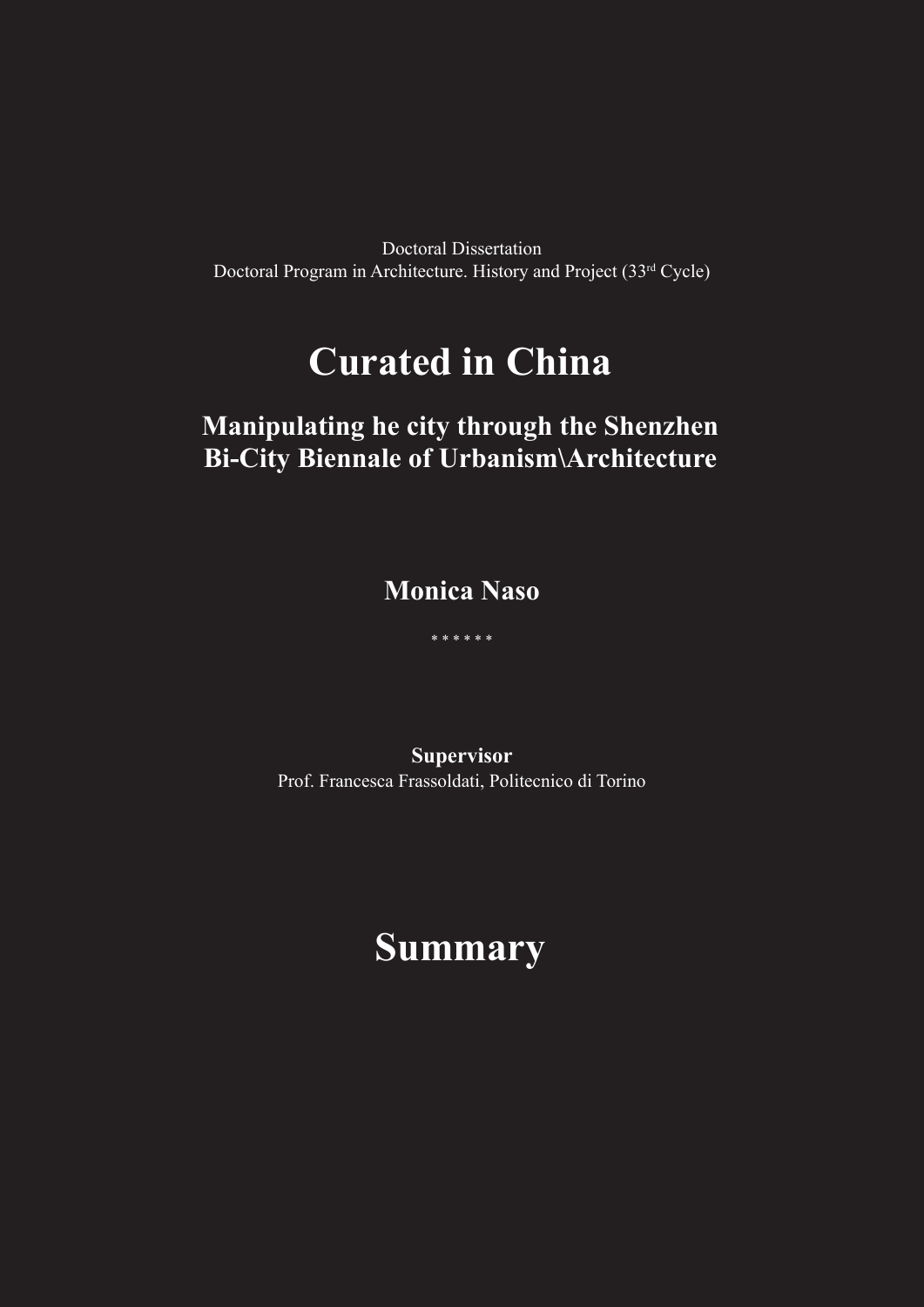### **Summary**

In 2005, the first Shenzhen Biennale of Urbanism\Architecture took place. Since then, eight editions followed: the event has gradually gained popularity, generating a parallel exhibition in neighbouring Hong Kong (becoming thus a Bi-City Biennale) and figuring today among the most renowned global architectural Rendez-Vous.

Meanwhile, the city and the event have cemented a tight, mutual relationship. Intended both as a discursive theoretical platform and an operative tool to trigger tangible spatial transformations, the Shenzhen Biennale represents a case where to investigate the interconnectedness between ephemeral events and urban space in a time when temporary projects and festivals are acquiring relevance - questioning the mainstream conception of permanent planning as a feature of contemporary cities.

The Shenzhen Biennale is, first of all, an exhibition. As cultural events par excellence, biennials represent well-rehearsed forms of dissemination and display of disciplinary knowledge in the fields of architecture and art. Nevertheless, they also epitomise the increasing festivalisation of contemporary urban spaces, entailing multiple dimensions of spectacle and consumption. Generally observed both as global cultural phenomena and marketing tools locally adopted by cities that strive to emerge in the neo-liberal system of the creative economy, biennials, triennials, and the like are now expanding in all directions - reinventing and redefining both disciplinary boundaries and the notion of "event" itself.

Fitting in this framework, the Shenzhen Biennale embodies an aspirational status: it aims at actively building - rather than simply displaying - the relationship between architecture and urban socio-spatial issues. At the threshold between the intellectual parade and the institutional tool, it is a multifaceted object trying to adopt new methods to investigate and transform urban spaces.

The setting up of such an international event in Shenzhen shows how the social and economic context of an emerging Chinese metropolis has instrumentally renegotiated well-codified paradigms belonging to the so-called "Global North" - which have been ruling the cosmopolitan biennials' circus for a long time - delineating an autonomous ground of experimentation.

The exhibition is an ephemeral three-months show framed in the 'narrative' system of the city, epitomising Shenzhen's ambitions to gain a place on the world-class creative cities' map.

On the other side, the Biennale also represents a powerful tool to tackle local issues by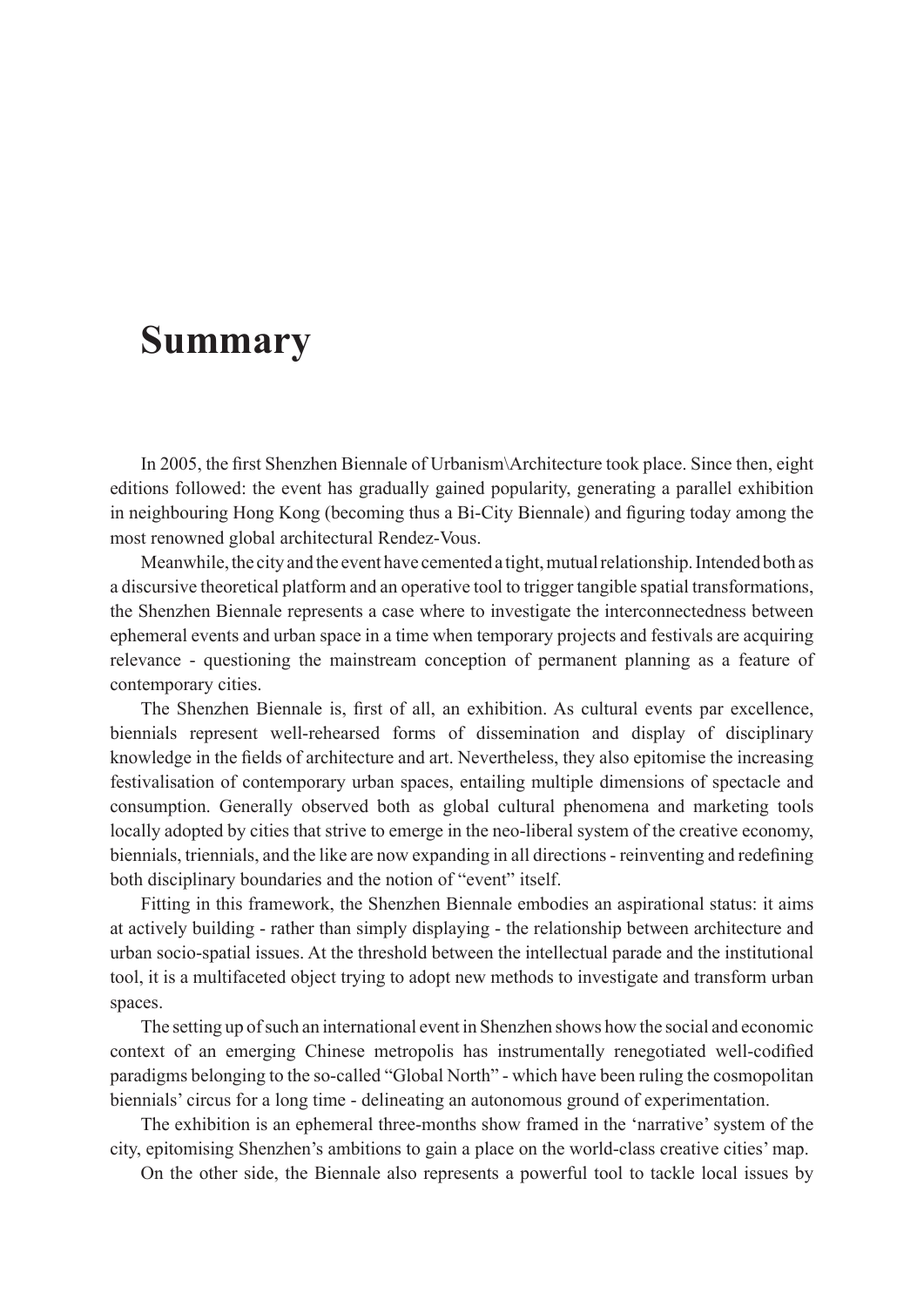directly transforming the cityscape. Throughout eight editions, the exhibition has evolved as a self-defined 'urban catalyst': an instrument to manipulate the city's built fabric through the 'reactivation' of spaces - and to question issues related to Shenzhen's hypertrophic urban development.

Physical spaces transformed by the event propel an idealised, overwhelming narrative of visual delight and urban extravaganza. They witness the interlocking of multiple actors (organisers, Urban Planning Bureau, corporate sponsors, curators and designers) who use the event to pursue different objectives and build a vast network of - often not so frictionless interactions between the exhibition and the local reality. Allegedly everybody may stroll among the colourful exhibits and enjoy the spectacle in the exhibition's heterotopic space: yet, what is behind - and beyond - the event? To whom?

This research aims at deepening the understanding of the Biennale's spatial nature, trying to disentangle the event's multifaceted nature - and its inherent contradictions - through multiple simultaneous stories and perspectives. The ex-post reading of the exhibition's spatial narratives observes the layered relationship between narration and transformation, which the event has gradually set up. It aims to investigate the Biennale's agency in establishing a relational network within Shenzhen's urban space: a close reading of this specific case study, moreover, sets out a broader framework for understanding the role of biennials - and urban events at large - in contemporary times.

#### **Research questions**

The Shenzhen Biennale represents a case-study to investigate the intersection between temporary events and urban space in a time when ephemeral projects and events are gaining growing importance, questioning the mainstream conception of planning as a permanent and fixed feature of contemporary cities.

The research aims at unpacking the agency that the Shenzhen Biennale has acquired throughout eight editions, as a 'worlding' practice and as an urban assemblage: it is both a trans-scalar instrument and a tool of urban transformation in conveying a spectacular vision of the city.

In transforming spaces, the Biennale device has progressively built a parallel city, entailing a dialectical relationship between the staging of an idealised 'doppelgänger' - representing the "Chinese dream"- and the real city. What is the relationship that the Biennale has progressively built within the Shenzhen's cityscape, crossing these two dimensions? How does the Shenzhen "Biennale" work, and what actions has it deployed in reshaping the symbolic and material spaces of the city? What frictions emerge between the narration of the event and its spatial outcomes - when the exhibition leaves the floor to the 'real' city again?

Through the observation of the case study, a broader reflection is possible. Beyond the spatial and temporal compression embedded in the spectacularisation of the exhibitionary space, what is the role of a biennial of contemporary architecture and urban planning? What kind of perspectives contemporary biennials - and eephemeral vents at large - open in understanding and transforming the city, also considering their spread out of the well-rehearsed economic, social and politic environment of the Global North?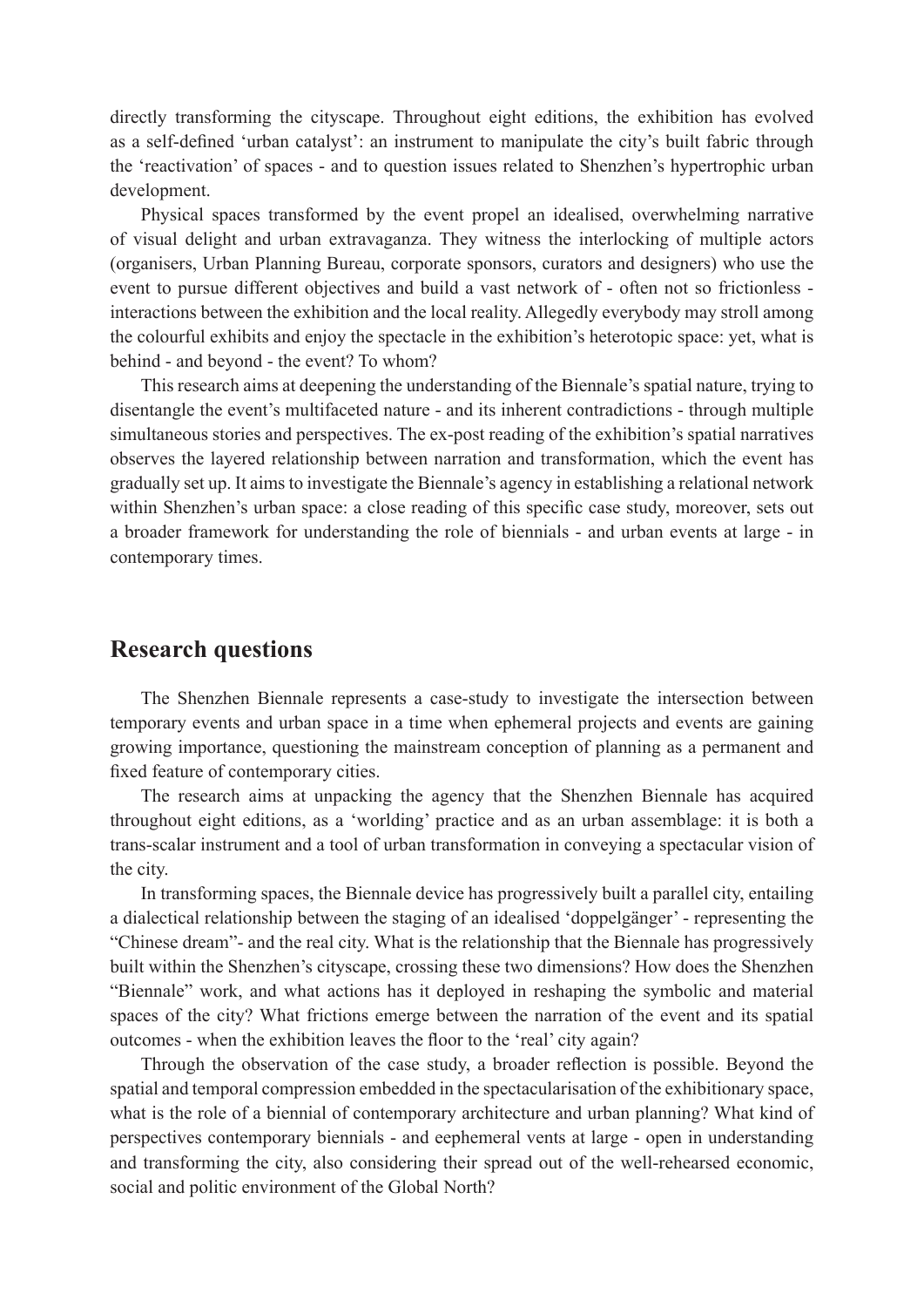#### **Structure of the work**

The work is structured in three parts and seven chapters. The research combines the chronological narration of the biennial editions, the thematic analysis of the Biennale's contents and curatorial ambition, and the observation of the exhibition's spatial agency - focusing on the sites that the event has manipulated through time.

**PART ONE**, "Framing the Object", positions the research's theoretical context and presents the case study, the Shenzhen Biennale.

**Chapter 1** frames contemporary architecture biennials as temporary cultural events that try to adopt new investigation tools and display to represent and observe complex urban issues, considering both the global and local networks. The section focuses on the hybridisation of international models in the Asian context, starting from a global overview. Their evolution blurs the boundaries of the biennial as a globalised and monolithic cultural institution, showing how interpretative paradigms typical of geography and economy of the Global North have been manipulated through diverse, multifaceted, socio-economical contexts: in this framework Asian cities - and their turn towards 'creative' policies - positions themselves not as subaltern actors, but rather as autonomous contexts of experimentation.

**Chapter 2** positions the Shenzhen Biennale case study as the reinterpretation of a global format within a precise geopolitical context. The exhibition is an ephemeral three-month event that is part of a 'narrative' system linked to the international circuit of major exhibitions and cultural events and represents Shenzhen's ambitions as a 'worlding' creative city. The Biennale instrumentally uses spectacle and 'festivalisation' to affirm the city on four interconnected dimensions: the global level, the national level, the regional level and the urban level.

The exhibition deploys 'culture' - and its spatial outcomes - as a means to position Shenzhen on the global 'map' of creative cities not only through the transfer of a model but as a 'situated' practice. The Biennale aims at addressing 'local' issues affecting Shenzhen's - and the Pearl River Delta - urban fabric: throughout different editions, the exhibition has evolved as a selfdefined 'urban catalyst', an instrument that intervenes directly on the city's space through their physical transformation - or 'reactivation'.

**PART TWO**, "Through the Object", represents the core of the research, tackling material and immaterial aspects of the Shenzhen Biennale.

**Chapter 3** is the methodological kernel of the research and positions the Shenzhen Biennale as an articulated 'urban' device. Spatial fragments transformed by the event, stand as a result of the interaction Between the event and the city, delineating an expanded network of actors.

The evolution of these spaces represent a lens through which to read multiple declensions of the relational complexity between the exhibition's spectacular *locus* and the real city. Crossing narration and transformation, an *ex-post* reading of the Biennale legacy allows to re-trace the history of spaces, their manipulation and their evolution in order to delineate the network of relationships that this peculiar form of exhibition has established with the city. The fragmented transformations injected by the Biennale show both overlaps and deviations between the official narrative and tangible outcomes, defining the exhibition as a spatial 'assemblage'.

**Chapter 4**, **Chapter 5** and **Chapter 6** delve into the exhibition's spatial narratives through relationship with Shenzhen urban space. Three different declensions of the spectacularization of urban space are detected, corresponding to three different typologies of Shenzhen's distinctive